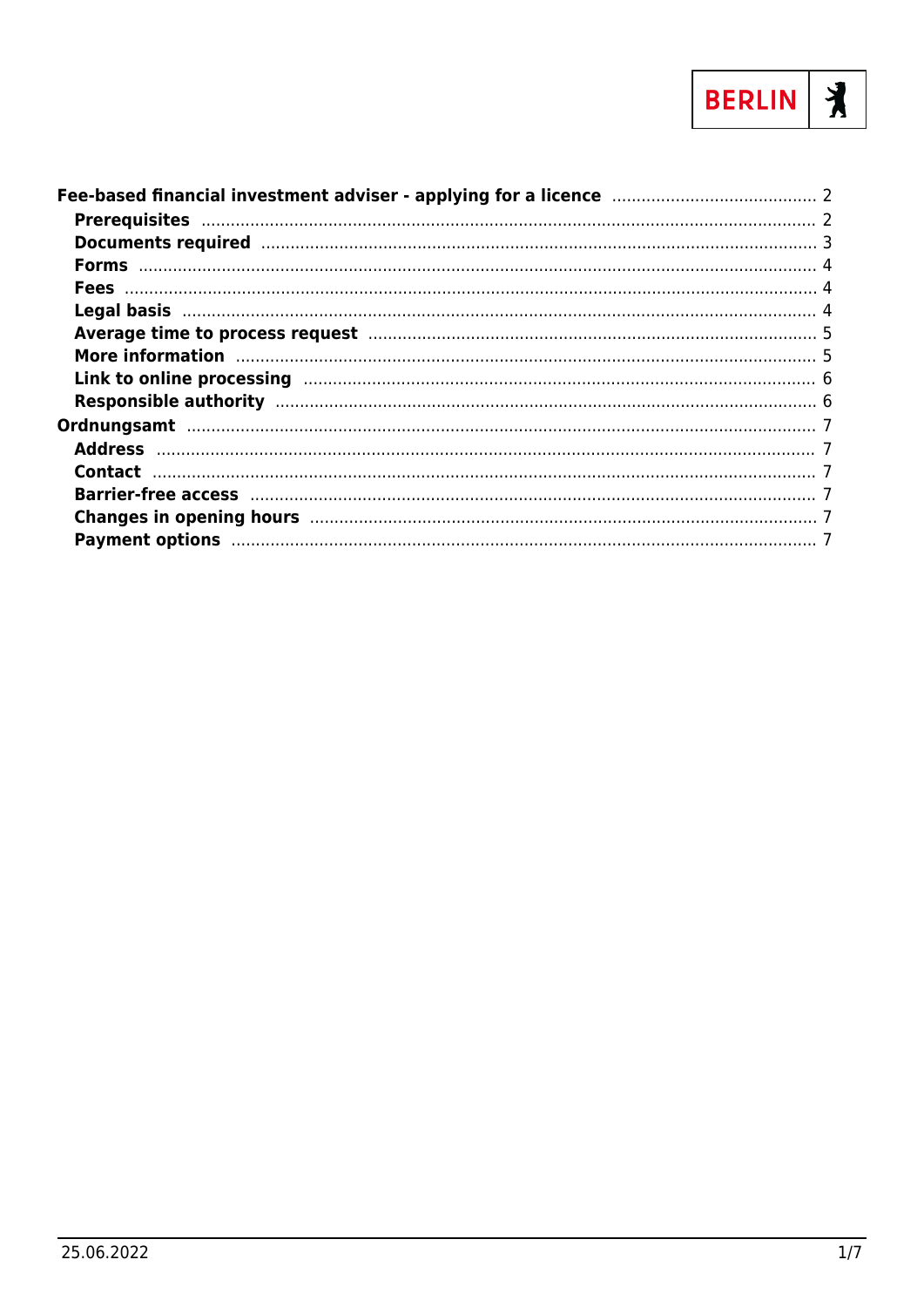# <span id="page-1-0"></span>Fee-based financial investment adviser applying for a licence

As a fee-based financial investment advisor, you provide professional advice on financial investment products to clients and receive a fee from them. If, on the other hand, you receive a commission from the provider of the financial product, please apply for a licence as a financial investment intermediary (see "More information"). If you are a holder of a financial investment intermediary licence, this will expire when the new fee-based financial investment advisor licence is issued.

As a fee-based financial investment advisor, you are limited to certain financial products by the so-called area exception of the German Banking Act. The licence covers (optionally) three product categories:

- Units or shares in domestic open-ended investment funds, open-ended EU investment funds or foreign open-ended investment funds that may be distributed under the German Capital Investment Code,
- Units or shares in domestic closed-ended investment funds, closed-ended EU investment funds or foreign closed-ended investment funds that may be distributed in accordance with the German Investment Code,
- Asset investments within the scope of application of the Asset Investment Act, investment brokerage within the meaning of the German Banking Act (also participatory loans and subordinated loans, swarm financing),

Your permit may be restricted in terms of content and linked to additional regulations if this is necessary in the view of the authority for the protection of the general public or the contracting authorities. Under the same conditions, the subsequent inclusion, amendment and supplementation of conditions are also permissible.

#### **Register of intermediaries**

In addition to the licence, you must also be entered in the register of intermediaries. You can submit the application for this together with the permit application. Employees of fee-based financial investment advisors who are employed in fee-based financial investment advisory services must also be registered in the intermediary register. Registration takes place at the Berlin Chamber of Industry and Commerce for companies based in Berlin (see "More information").

In the case of partnerships (e.g. GbR, OHG, KG), the trader is each managing partner; in the case of legal entities (GmbH, UG or AG), the permit is granted to the company.

## <span id="page-1-1"></span>**Prerequisites**

#### **Personal reliability**

Reliability is verified based on various documents. The applicant must submit an excerpt from the Federal Central Criminal Register (certificate of good conduct) and an excerpt from the Commercial Central Register.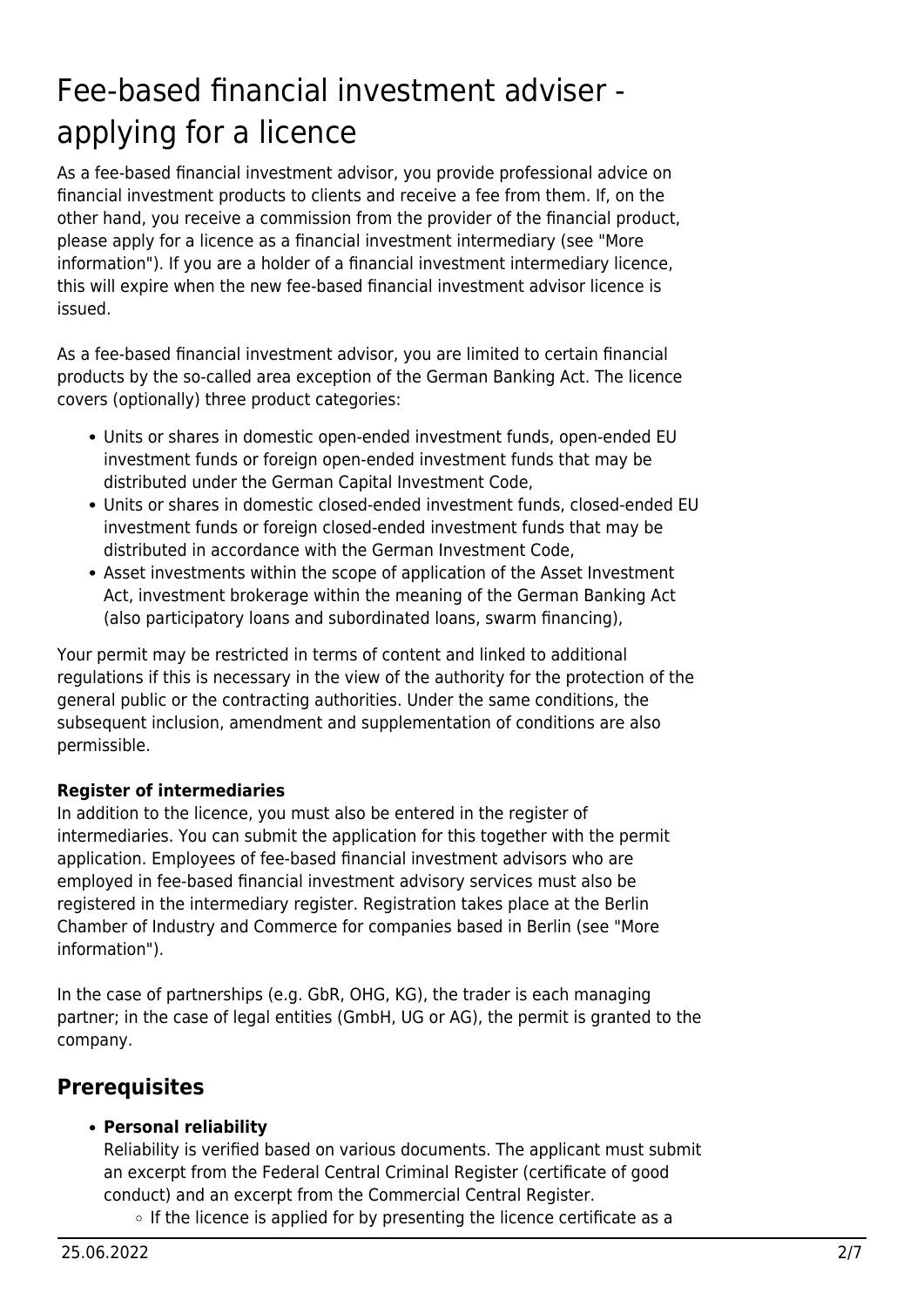financial investment intermediary, there is no examination of reliability.

**Orderly financial circumstances**

It is verified whether the applicant is in debt (of a private or public nature) or if there are any known insolvency proceedings.

- $\circ$  If the licence is applied for by presenting the licence certificate as a financial investment intermediary, there is no examination of the financial circumstances.
- **Adequate insurance cover** Proof of professional insurance cover for the business.
- **Expert knowledge**

Proof of successfully passed examination of competence before a CCI or a similar approved professional qualification.

## <span id="page-2-0"></span>**Documents required**

**Application for a licence pursuant to § 34h of the Trade Regulations (GewO) (remunerated financial investment consultant)**

Possible online; or you can use the form.

- **Identity document** Identity card or other official identification document containing a photograph (not required for electronic applications). Residence permit, if the applicant is not an EU national
- **Certificate of good conduct for presentation to an authority** (<https://service.berlin.de/dienstleistung/120926/>)

To verify personal reliability, information from the Federal Central Register (certificate of good conduct) is required for submission to an authority (document type O).

The information must be applied for at the municipality of residence (in Berlin at every citizens' office) for submission to an authority, i.e. it is sent directly to the public order office responsible for the place of business. The information must not be older than three months. The Federal Ministry of Justice also offers an online application procedure. (see "More information")

#### **Excerpt from the central business register for presentation to an authority**

#### (<https://service.berlin.de/dienstleistung/327835/>)

In order to verify personal reliability, information from the central business register for natural persons is required for submission to an authority (document type 9).

As a private individual, the information must be applied for at the municipality of residence (in Berlin at every citizens' registration office) for submission to an authority, i.e. it is sent directly to the public order office responsible for the place of business.

Legal entities with their place of business in Berlin apply for it at their competent public order office.

The information must not be older than three months. The Federal Ministry of Justice also offers an online application procedure. (see "more information")

- **Information from the debtors' register (Central Enforcement Portal)** (<https://service.berlin.de/dienstleistung/327028/>) Information on entries can be requested online at the Central Enforcement Portal of the Federal States. (see "More information")
- **Information from the insolvency register**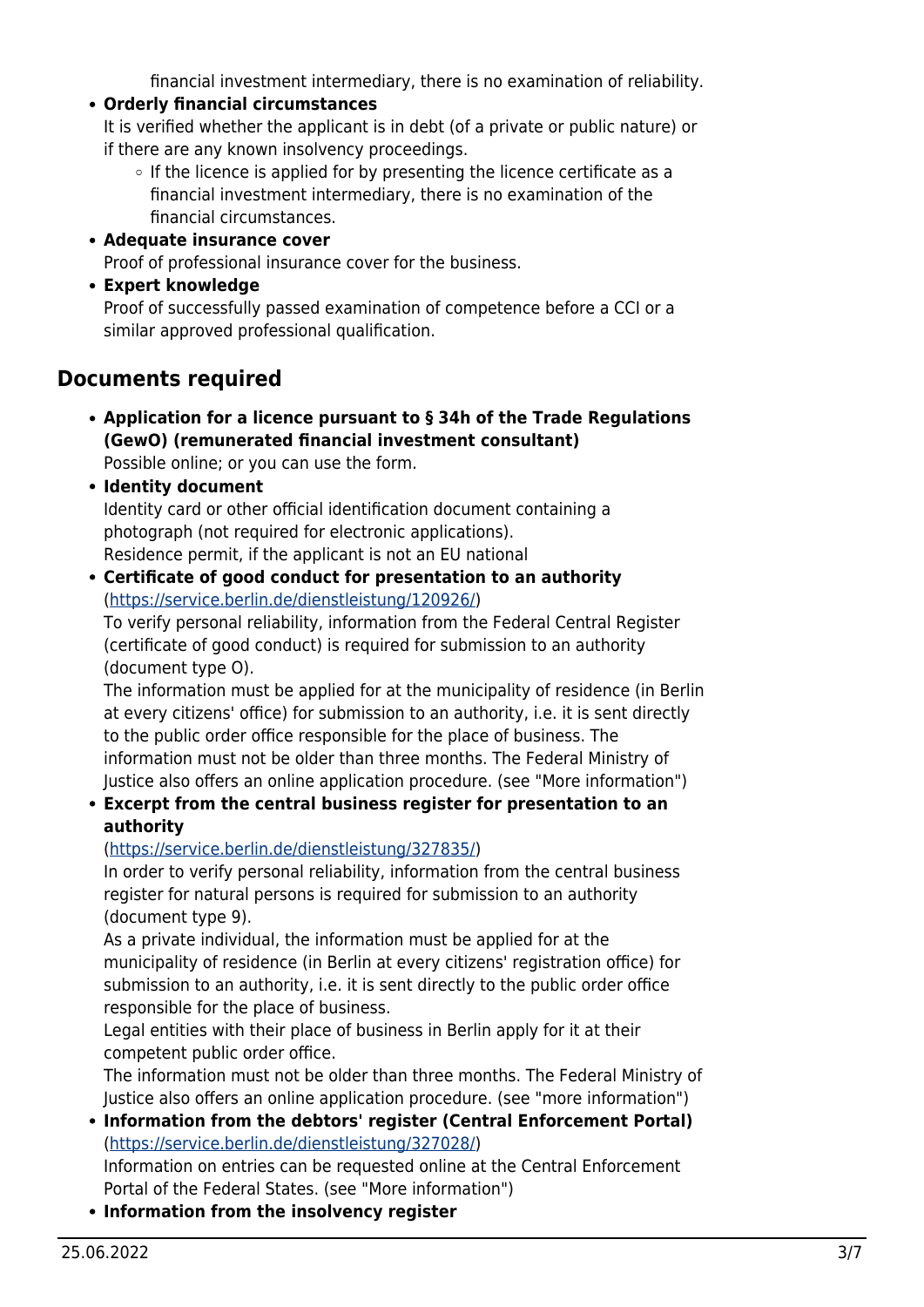#### (<https://service.berlin.de/dienstleistung/327527/>)

- For insolvency proceedings of natural persons residing in Berlin, **two certificates** are required as proof. The first for consumer insolvency proceedings is to be applied for at your local court and the second for regular insolvency proceedings at the Charlottenburg Local Court Amtsgerichtsplatz 1, 14057 Berlin.
- The Charlottenburg Local Court, Amtsgerichtsplatz 1, 14057 Berlin, is responsible for insolvency proceedings of legal entities and trading partnerships with their place of business in Berlin.
- Applicants with their place of residence/business outside of Berlin should inform themselves about the respective jurisdiction of the insolvency courts via the central local and court directory (see "More information").
- **Proof of expertise**

#### ([https://service.berlin.de/dienstleistung/330397/en/\)](https://service.berlin.de/dienstleistung/330397/en/)

Proof of CCI examination of competence or similar recognised professional qualification.

**Professional liability insurance**

([https://www.gesetze-im-internet.de/finvermv/\\_\\_9.html](https://www.gesetze-im-internet.de/finvermv/__9.html)) Confirmation from an insurance company that the financial investment consultancy business is covered by professional liability insurance. The confirmation must be no older than three months.

**Up-to-date excerpt from the Trade Register** ([https://www.handelsregister.de/rp\\_web/welcome.do;jsessionid=2A22D37A1](https://www.handelsregister.de/rp_web/welcome.do;jsessionid=2A22D37A1C112D6FB89E72AAA6F66A80-n1.tc032n01) [C112D6FB89E72AAA6F66A80-n1.tc032n01](https://www.handelsregister.de/rp_web/welcome.do;jsessionid=2A22D37A1C112D6FB89E72AAA6F66A80-n1.tc032n01)) Registered companies are required to submit an up to date excerpt from the

Trade Register when applying. Legal entities that are in the process of being established (GmbH, AG) are required to submit their partnership agreement or statutes.

#### <span id="page-3-0"></span>**Forms**

**Application for a licence pursuant to § 34h of the Trade Regulations (GewO) (remunerated financial investment consultant)** ([https://www.berlin.de/formularverzeichnis/?formular=/ordnungsamt/stehend](https://www.berlin.de/formularverzeichnis/?formular=/ordnungsamt/stehendes-gewerbe/_assets/mdb-f403004-winr226_gewo_honorarfinanzanlagenberater_antrag_01_2017.pdf)

es-gewerbe/ assets/mdb-f403004[winr226\\_gewo\\_honorarfinanzanlagenberater\\_antrag\\_01\\_2017.pdf\)](https://www.berlin.de/formularverzeichnis/?formular=/ordnungsamt/stehendes-gewerbe/_assets/mdb-f403004-winr226_gewo_honorarfinanzanlagenberater_antrag_01_2017.pdf)

#### <span id="page-3-1"></span>**Fees**

- EUR 500.00 for the first permission
- EUR 250.00 for each additional permission applied for
- EUR 1,740.00 is the maximum administrative charge
- EUR 90.00 for applications including presentation of a previously granted financial investment brokerage licence

## <span id="page-3-2"></span>**Legal basis**

**Trade Regulations (Gewerbeordnung (GewO)) § 34h sec. 1** ([https://www.gesetze-im-internet.de/gewo/\\_\\_34h.html](https://www.gesetze-im-internet.de/gewo/__34h.html))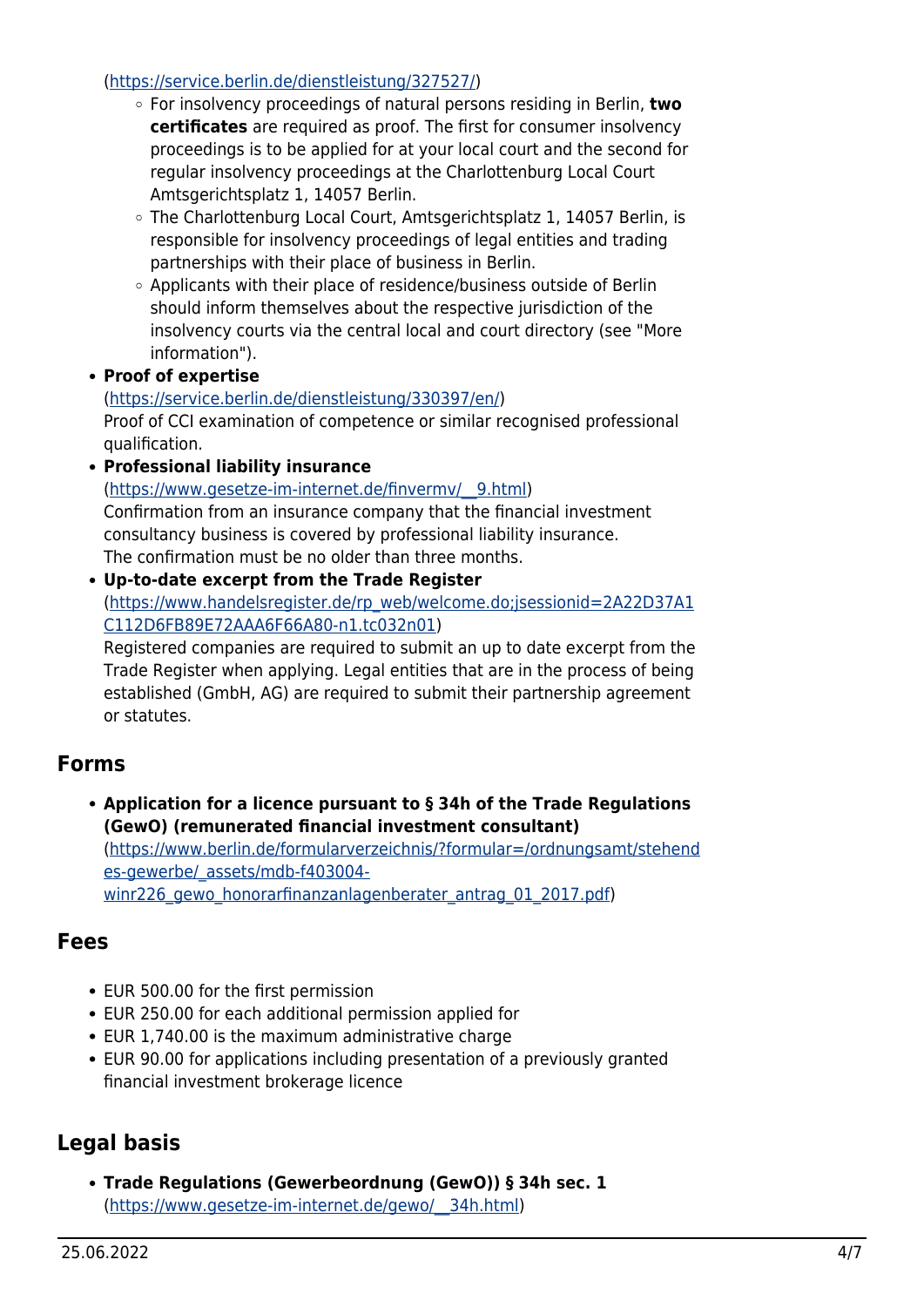- **Regulation regarding financial investment brokerage (Verordnung über die Finanzanlagenvermittlung (FinVermV))** (<https://www.gesetze-im-internet.de/finvermv/>)
- **Banking Act (Kreditwesengesetz (KWG)) § 2 section 6 sentence 1 no. 8 - Derogation**

([https://www.gesetze-im-internet.de/kredwg/\\_\\_2.html\)](https://www.gesetze-im-internet.de/kredwg/__2.html)

- **Asset Investment Act (Vermögensanlagengesetz (VermAnlG)) § 1 section 2 asset investments - Area of application** ([https://www.gesetze-im-internet.de/vermanlg/\\_\\_1.html](https://www.gesetze-im-internet.de/vermanlg/__1.html))
- **Banking Act (Kreditwesengesetz (KWG)) § 1 section 1a no. 1a of the - Definition investment consultancy** ([https://www.gesetze-im-internet.de/kredwg/\\_\\_1.html\)](https://www.gesetze-im-internet.de/kredwg/__1.html)
- **Schedule of Administrative Fees (Verwaltungsgebührenordnung (VGebO))** ([https://gesetze.berlin.de/perma?d=jlr-VwGebOBE2009V11Anlage\)](https://gesetze.berlin.de/perma?d=jlr-VwGebOBE2009V11Anlage)

## <span id="page-4-0"></span>**Average time to process request**

1 month

#### <span id="page-4-1"></span>**More information**

- **Information by IHK Berlin** ([https://www.ihk-berlin.de/pruefungen\\_lehrgaenge/pruefungen/Sach-\\_und\\_Fa](https://www.ihk-berlin.de/pruefungen_lehrgaenge/pruefungen/Sach-_und_Fachkundepruefung/Finanzanlagenvermittler) [chkundepruefung/Finanzanlagenvermittler\)](https://www.ihk-berlin.de/pruefungen_lehrgaenge/pruefungen/Sach-_und_Fachkundepruefung/Finanzanlagenvermittler)
- **Fact sheet about derogation for brokerage of investment funds and asset investments**

([https://www.bafin.de/SharedDocs/Veroeffentlichungen/DE/Merkblatt/mb\\_150](https://www.bafin.de/SharedDocs/Veroeffentlichungen/DE/Merkblatt/mb_150416_ausnahme_investmentfondsvermittlung.html) 416 ausnahme investmentfondsvermittlung.html)

**Fee-based financial investment adviser - register for the examination**

([https://service.berlin.de/dienstleistung/330397/en/\)](https://service.berlin.de/dienstleistung/330397/en/)

- **Financial investment broker Apply for permission** ([https://service.berlin.de/dienstleistung/327479/en/\)](https://service.berlin.de/dienstleistung/327479/en/)
- **Apply for certificate of good conduct and central business register online - BfJ**

([https://www.bundesjustizamt.de/DE/Themen/Buergerdienste/Buergerdienste](https://www.bundesjustizamt.de/DE/Themen/Buergerdienste/Buergerdienste_node.html) [\\_node.html](https://www.bundesjustizamt.de/DE/Themen/Buergerdienste/Buergerdienste_node.html))

**Information from the debtors' register - Central Enforcement Portal of the Federal States**

(<https://www.vollstreckungsportal.de/zponf/allg/willkommen.jsf>)

**Insolvency notices online via the joint justice portal of the Federal States**

(<https://www.insolvenzbekanntmachungen.de/>)

- **Search for the competent court in the central local and court register** ([https://www.justizadressen.nrw.de/de/justiz/suche\)](https://www.justizadressen.nrw.de/de/justiz/suche)
- **Information about privacy** ([https://www.berlin.de/formularverzeichnis/?formular=/ordnungsamt/stehend](https://www.berlin.de/formularverzeichnis/?formular=/ordnungsamt/stehendes-gewerbe/_assets/merkblatt-dsgv.pdf) [es-gewerbe/\\_assets/merkblatt-dsgv.pdf\)](https://www.berlin.de/formularverzeichnis/?formular=/ordnungsamt/stehendes-gewerbe/_assets/merkblatt-dsgv.pdf)
- **Register of intermediaries IHK Registration**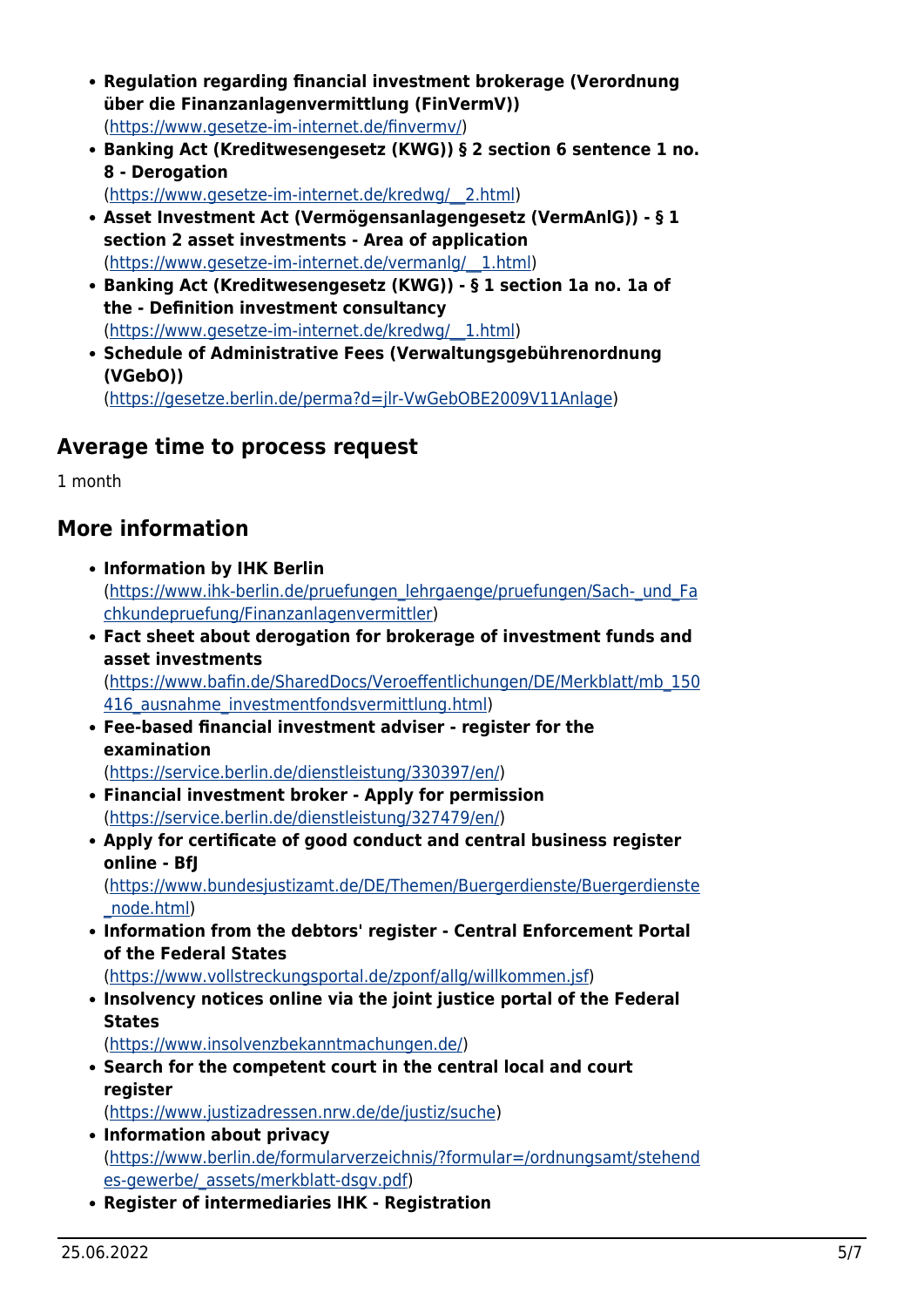## <span id="page-5-0"></span>**Link to online processing**

https://www.berlin.de/ea/en/application/login-service-account-berlin/

## <span id="page-5-1"></span>**Responsible authority**

The permit must be applied for at the public order office responsible for the place of business. If a place of business is not yet known, the permit can also be applied for at the public order office responsible for the applicant's place of residence.